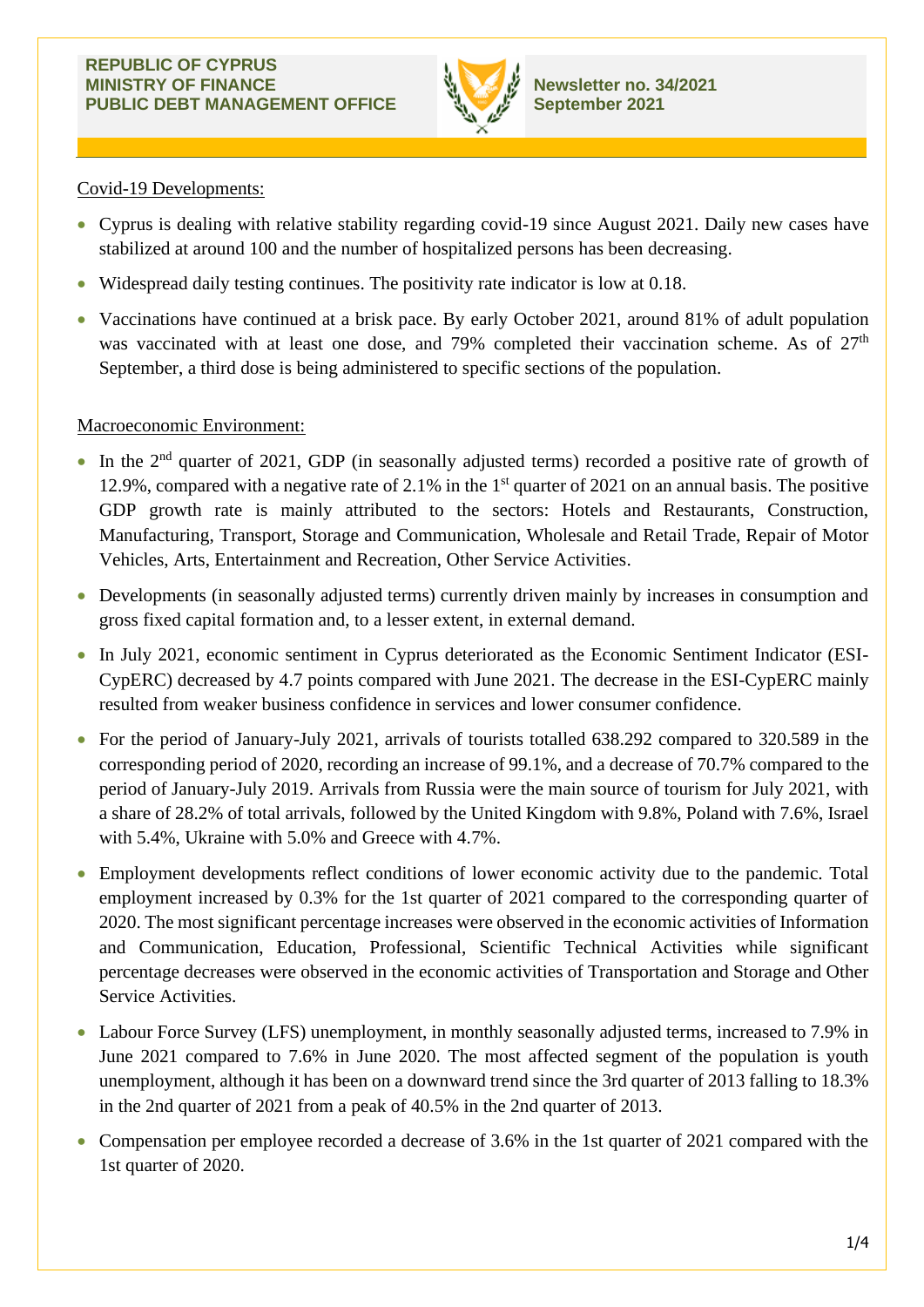- Inflation (HICP) in July 2021 recorded an increase of 2.7% compared to an increase of 2.2% in June 2021. For January-July 2021, it stands at 0.9%. For the period January-July 2021, compared to the corresponding period of the previous year, the largest positive change was noted in Transport. Core HICP recorded an increase of 0.5% in January-July 2021.
- Imports of goods recorded an increase of 9.6% in January-June 2021 compared to January-June 2020. Imports are affected by developments in imports of transport equipment (aircrafts and vessels). Imports of goods, excluding imports of aircrafts and vessels, exhibit an increase of 11.1%.
- Exports of goods recorded a decrease of 14.5% in January-June 2021 compared to January-June 2020. Exports of goods, excluding exports of aircrafts and vessels, exhibit an increase of 11.1%.

# Fiscal Developments:

- General government budget balance (GGBB) recorded a deficit in January-June 2021, of the order of  $E$ 711.9 mn (-3.3% of GDP) compared to a deficit of  $E$ 611.5 mn (-2.9% of GDP) during the corresponding period the year before.
- General government primary balance (GGPB) recorded a deficit in January-June 2021, of the order of  $€484.8$  mn (-2.2% of GDP) compared to a deficit of  $€429.7$  mn (-2.1% of GDP) during the corresponding period the year before.
- Total expenditure exhibited an increase of about 12.1%, reaching  $\epsilon$ 4,840.3 mn in January-June 2021, compared to  $64,316.8$  mn during the corresponding period the year before.
- Total revenue exhibited an increase of about 11.4%, reaching €4,128.4 mn in January-June 2021, compared to  $\epsilon$ 3,705.3 mn during the corresponding period the year before.

# External Sector

- The current account (CA) balance recorded deterioration, with the deficit increasing from  $\epsilon$ 751.5 mn (-3.6% of GDP) in 2020Q1, to €922.0 mn (-4.2% of GDP), in 2021Q1. The increase resulted mainly from the significant decrease in primary income and, to a much lesser extent, the larger deficit in goods. The aforementioned adverse developments were partly offset by lower deficits in secondary income and higher surplus in services. The resulting deficit when adjusting the data for the impact of Special Purpose Entities (SPEs), that is, classifying SPEs as non-residents, stood at  $\epsilon$ 706.0 mn (-3.2% of GDP) in 2021Q1, compared with a deficit of  $\epsilon$ 611.1 mn (-2.9% of GDP) in 2020Q1.
- The international investment position (IIP) recorded a slight deterioration at the end of 2021O1, presenting a net liability position of  $\epsilon$ 30,145.1 mn, compared with a net liability position of  $\epsilon$ 29,446.0 mn in 2020Q4. With the corresponding data being adjusted for the impact of SPEs, IIP recorded a net liability position of  $\epsilon$ 11,208.6 mn at the end of 2021Q1, compared with a net liability position of  $€10,837.4$  mn, at the end of the previous quarter.
- The gross external debt increased to  $\epsilon$ 192,088.2 mn in 2021Q1 from  $\epsilon$ 189,307.3 mn in 2020Q4. The external assets in debt instruments increased to  $\epsilon$ 114,375.4 mn, up from  $\epsilon$ 112,421.0 mn in 202004. Consequently, net external debt increased by  $\epsilon$ 826.6 mn to  $\epsilon$ 77,712.8 mn, over 2021Q1. Adjusted for the impact of SPEs, gross external debt reached  $62,132.7$  mn at the end of 2021Q1, compared to €59,769.4 mn, at the end of 2020Q4. The corresponding net external debt indicator increased to -€450.3 mn, compared with -€869.8 mn at the end of the previous quarter.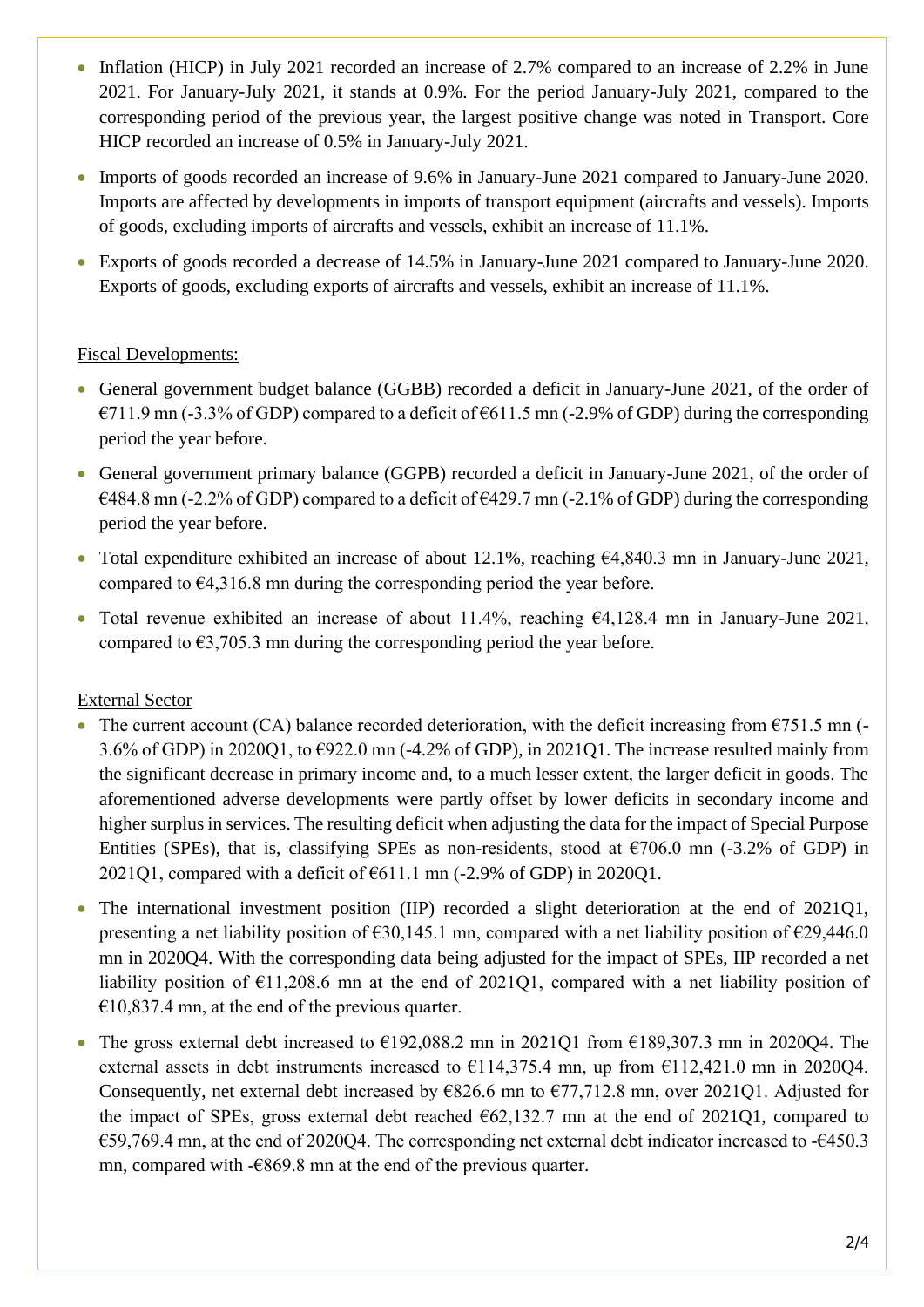## Banking Sector:

- Reduction in non-performing exposures (NPEs) continued, as NPEs dropped from  $\epsilon$ 9.1 bn on 31/12/19 (28.0% gross loans) to  $65.0$  bn on 30/6/21 (17.5% gross loans), accumulated provisions being 50.3% of NPEs, and restructurings  $64.0$ bn (14.1% gross loans). Banks continue deleveraging efforts. Helix 2 portfolio, which will decrease NPEs by  $E1.3$ bn, has not yet been accounted for.
- Total deposits at end August 2021 stand at  $\epsilon$ 50.1 bn, compared to  $\epsilon$ 48.2 bn in December 2020. Since December 2020, there were increases of  $\epsilon$ 1.3 bn in domestic residents,  $\epsilon$ 0.3 bn in 'non-EU residents' and €0.3 bn in 'EU non-residents'.
- CBC's Residential Property Price Index (RPPI apartments and houses) recorded a quarterly increase in 2021Q1, after two consecutive quarters of negative growth. More specifically the RPPI recorded a quarterly increase of 0.5% compared with a decrease of 0.2% in 2020Q4. On an annual basis, an increase of 0.9% was recorded compared with an increase of 0.8% in 2020Q4. Cumulative from the 1st quarter of 2010 (benchmark) it has exhibited a decline of 20.7%, revealing an adjustment to the conditions of lower domestic and foreign demand.
- Bank of Cyprus, Cyprus' largest bank, announced the following results for the  $1<sup>st</sup>$  half of 2021 following completion of sale of Helix 2 NPE portfolio:  $\epsilon$ 1 mn net profit, fully loaded ratios of CET1 12.9% and of capital adequacy 17.9%, excess liquidity  $\epsilon$ 5.7bn, net loans to deposits 59%,  $\epsilon$ 894 mn new lending, and NPEs consisting 14.6% of gross loans, with 60% covered by provisions. Non-legacy net loans increased to  $\epsilon$ 9.2 bn following increased demand for housing loans, whereas legacy net loans reduced to  $\epsilon$ 0.76 bn. In April 2021, it issued  $\epsilon$ 300mn Tier 2, increasing its capital ratios by c.1%.
- Hellenic Bank, second largest bank, announced the following results for the first 6 months of 2021: net profit €21 mn, fully loaded CET1 ratio 18.7%, fully loaded capital adequacy ratio 21.0%, excess liquidity  $\epsilon$ 6.1 bn, net loans to deposits 41.5%, and  $\epsilon$ 388 mn new lending. NPEs consist 22.0% of gross loans (15.1% after excluding NPEs covered by the government's Asset Protection Scheme, APS), with 46.5% covered by provisions (59.4% after excluding NPEs covered by the APS scheme). In order to bring its NPEs towards gross loans to single-digit levels (excluding APS loans), the Bank is in discussions to sell an NPE portfolio of  $\epsilon$ 700 mn ('Project Starlight'). It is also in discussions to sell its NPEs servicer, named APS Cyprus company.

# Public debt and financing:

- General Government debt is estimated to be at  $\epsilon$ 24.8 bn at the end August 2021 (General Government), which is about at the same level as at the end of 2020. By the end of 2021 it is expected to be  $\epsilon$ 24.1 bn.
- Yields of the Republic's bonds continued to be very low during the period July-September 2021 with yields of bonds maturing up to and including 2027 being in the negative area. Long term yields are on an upward trajectory since late August. This is attributed to future European interest rate projections and the response of the ECB to the latest development in the European economy and the pick-up in inflation.
- During this year, the 10year yield (2030 maturity) exhibited a minimum level on 20th of August at 0.104% and maximum on 19th of May at 0.591%. On the 30th of September 2021, it traded at 0.311%.
- Yields of the monthly 13-week Treasury Bill auctions continued to drop. The latest auction in September 2021, recorded a record negative yield of -0.41%. Participation by domestic banks remains strong.
- Currently liquid assets are significant and are adequate to cover the financing needs of the Republic for 2021 and a significant part of 2022.